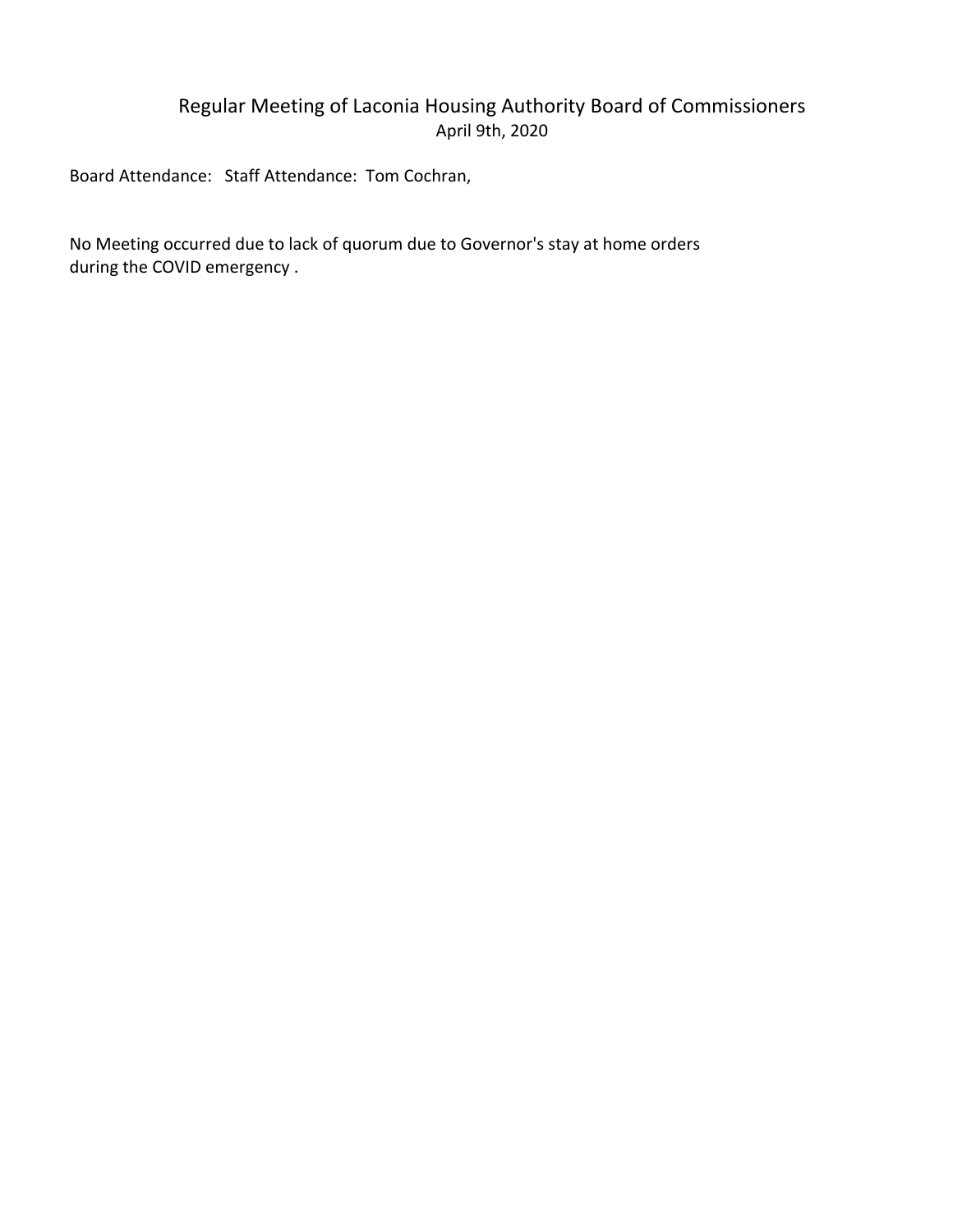# Regular Meeting of Laconia Housing Authority Board of Commissioners March 12, 2020

Board Attendance: Robert Harrington, Pat Wood, Ken Malone, Mark Condodemetraky, Sonya Misaiszek Staff Attendance: Tom Cochran, Cathy Bowler, Shelley Wright

Meeting called to order at 12:01 PM in the Laconia Housing conference room at 32 Canal Street, Laconia.

Minutes of February 13, 2020 Meeting approved unanimously.

## **Old Business:**

Laconia Housing filed a property tax abatement with the town of Belmont for the Orchard Hill II project. The agency is waiting for the appeals process to be followed thru for a response from the Town.

### **New Business:**

- 1. Tom Cochran reviewed the resolution for the refinancing of Orchard Hill II with USDA. Mark Condodemetraky motioned to approve the resolution and Ken Malone second the motion. Board approved the resolution unanimously.
- 2. Cathy Bowler presented the PHA 2021 Budget for Laconia Housing. Cathy reviewed the changes as compared to Year over year and also included the new Sunrise Property and support services revenue anticipated. Ken Malone motioned to approve the budget and Pat Wood second the motion. Board approved the resolution unanimously.
- 3. Tom Cochran reviewed COVID 19 planning and protocols that are in place to ensure safety and security for staff and tenants. The agency has been in touch with Town Laconia Fire Department, and all outside agencies to ensure a coordinated effort is place to protect all.

#### **Reports:**

- Cathy Bowler presented the operational and financial reports. Operations are in good shape and budget variances are generally positive.
- Executive Director Reports

Tom Cochran reported that were are waiting on HUD for the SVC application processing. The refinancing closing for Orchard Hill II will be on April 8, 2020.

## **Other Business:**

None.

Meeting adjourned at 1:26 PM.